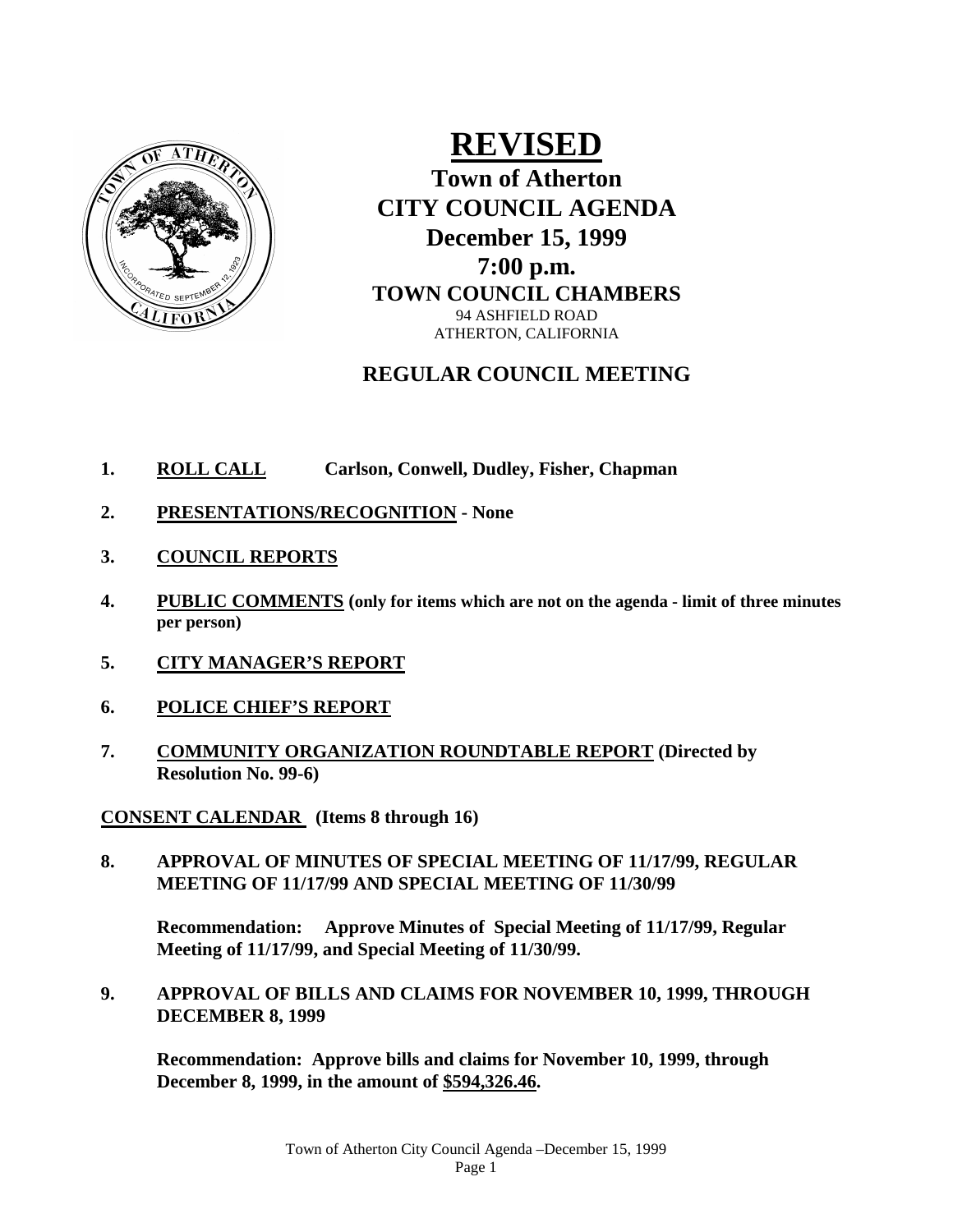#### **CONSENT AGENDA Continued**

#### **10. COUNCIL COMMITTEE ASSIGNMENTS**

**Recommendation: Approve Council Committee assignments as recommended by Mayor Chapman.**

#### **11. EMERGENCY REPAIRS TO LIBRARY ROOF - APPROVAL OF PAYMENT**

**Recommendation: Approve the payment of \$2,085.00 to Alfredo Garcia Roofing for emergency repairs to the Town library roof, said payment to be charged against the Atherton Library account.**

### **12. APPROVE RESOLUTION NO. 99-\_\_\_\_, A RESOLUTION OF THE CITY COUNCIL OF THE TOWN OF ATHERTON AUTHORIZING THE CITY MANAGER TO ACCEPT GRANTS OF REAL PROPERTY**

**Recommendation: Adopt Resolution No. 99-\_\_\_\_, a Resolution of the City Council of the Town of Atherton authorizing the City Manager or Acting City Manager to accept grants of real property.**

#### **13. DECLARATION OF SURPLUS PROPERTY**

**Recommendation: Declare all the specific Town property contained in Exhibit "A", attached hereto, as surplus property and authorize the City Manager to dispose of as surplus property.**

#### **14. SET HOURLY WAGE RATE FOR PART TIME CLERICAL POSITION IN THE FINANCE DEPARTMENT**

**Recommendation: Approve an hourly wage for temporary clerical personnel in the Finance Department at \$13.00 per hour.**

#### **15. AMENDMENT OF BILLING RATE OF INTERIM FINANCE DIRECTOR**

**Recommendation: Approve a billing rate of Interim Finance Director at \$60.00 per hour.**

#### **16. BUDGET ADJUSTMENT TO DISASTER READINESS PROGRAM**

**Recommendation: Authorize the City Manager to transfer \$16,421.00 from General Fund undesignated fund balance for fiscal year 1999-2000 to Police Department Disaster Readiness program budget.**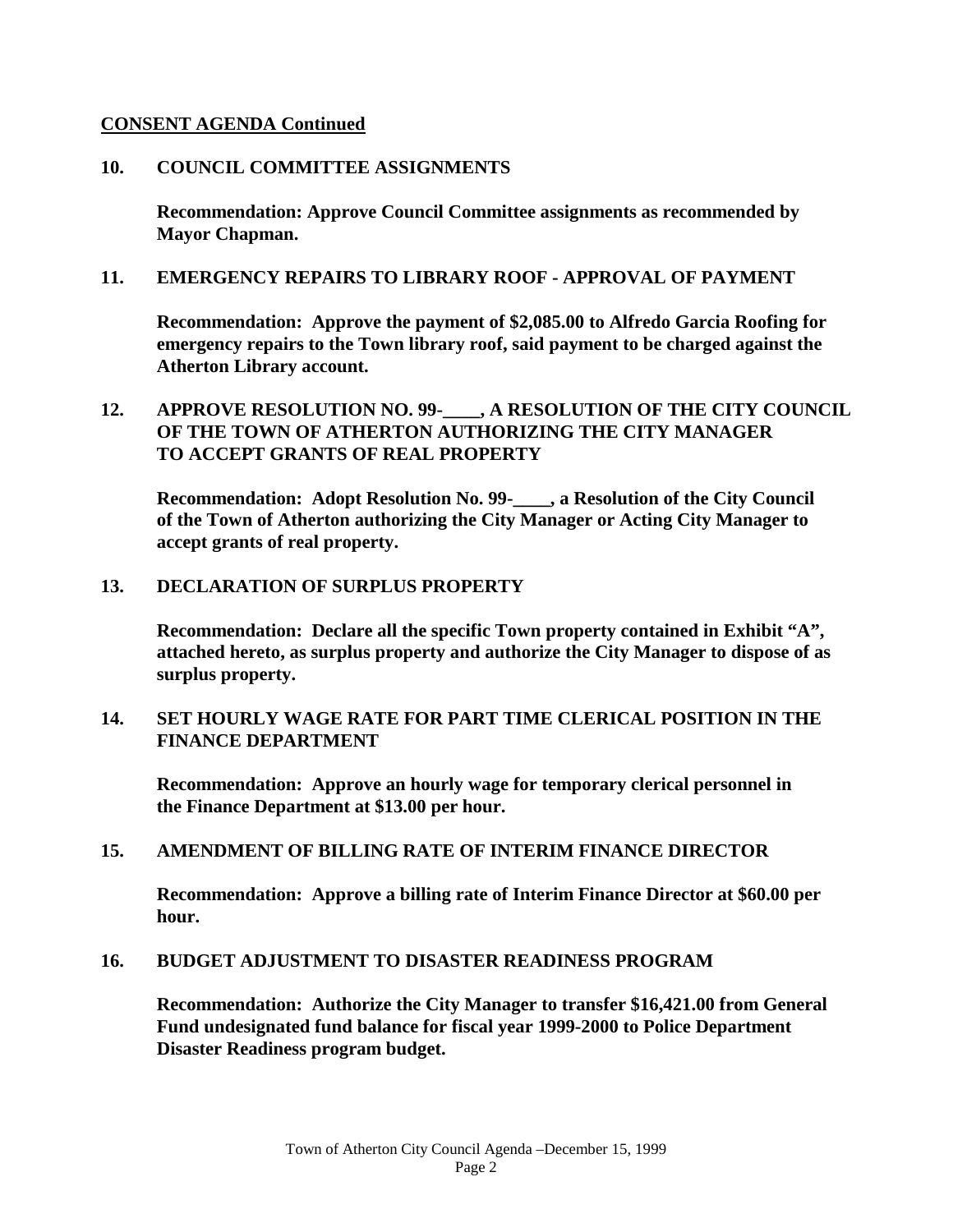#### **PUBLIC HEARINGS (Item 17)**

**17. PUBLIC HEARING – APPEAL OF PLANNING COMMISSION DECISION FOR PARCEL MAP, 73 MONTE VISTA AVENUE.**

**Recommendation: Open public hearing; hear testimony; close public hearing; Approve the Tentative Parcel Map subject to the conditions listed in the Draft Tentative Parcel Map Certificate.**

**REGULAR AGENDA (Items 18 through 26**

- **18. DISCUSSION AND POSSIBLE ACTION – JON DUANE, MCKINSEY AND COMPANY MANAGEMENT REPORT**
- **19. DISCUSSION AND POSSIBLE ACTION – MANAGEMENT FIRM PROPOSAL/ INTERIM CITY MANAGER APPOINTMENT**
- **20. DISCUSSION AND POSSIBLE ACTION – HIRING CPA FIRM OF C.G. UHLENBERG & CO. LLP**

**Recommendation: 1) Authorize the City Manager to execute a Professional Services Agreement between the Town of Atherton and C.G. Uhlenberg & Co. LLP to perform a selected audit/accounting review for the Fiscal Year ended June 30, 1999 at a cost not to exceed \$7,000, 2) Authorize the City Manager to transfer the sum of \$7,000 from undesignated General Fund reserves to the Fiscal Year 1999-2000 Finance Department budget to pay for said work.**

- **21. DISCUSSION AND POSSIBLE ACTION – BALLOT MEASURE ARGUMENT/ MAIL-IN BALLOT**
- **22. DISCUSSION AND POSSIBLE ACTION – PRELIMINARY BUDGET REDUCTION PLANS FOR FISCAL YEARS 1999-2000 AND 2000-2001**
- **23. DISCUSSION AND POSSIBLE ACTION – TERM LIMIT FOR OFFICE OF MAYOR**
- **24. DISCUSSION AND POSSIBLE ACTION - CHANGES TO ATHERTONIAN**
- **25. DISCUSSION AND POSSIBLE ACTION – REQUEST BY PARKS AND RECREATION COMMISSION TO SUPPORT PAVING OF ENCINAL SCHOOL TENNIS COURTS**
- **26. DISCUSSION – FINAL PAYMENT TO FORMER FINANCE DIRECTOR**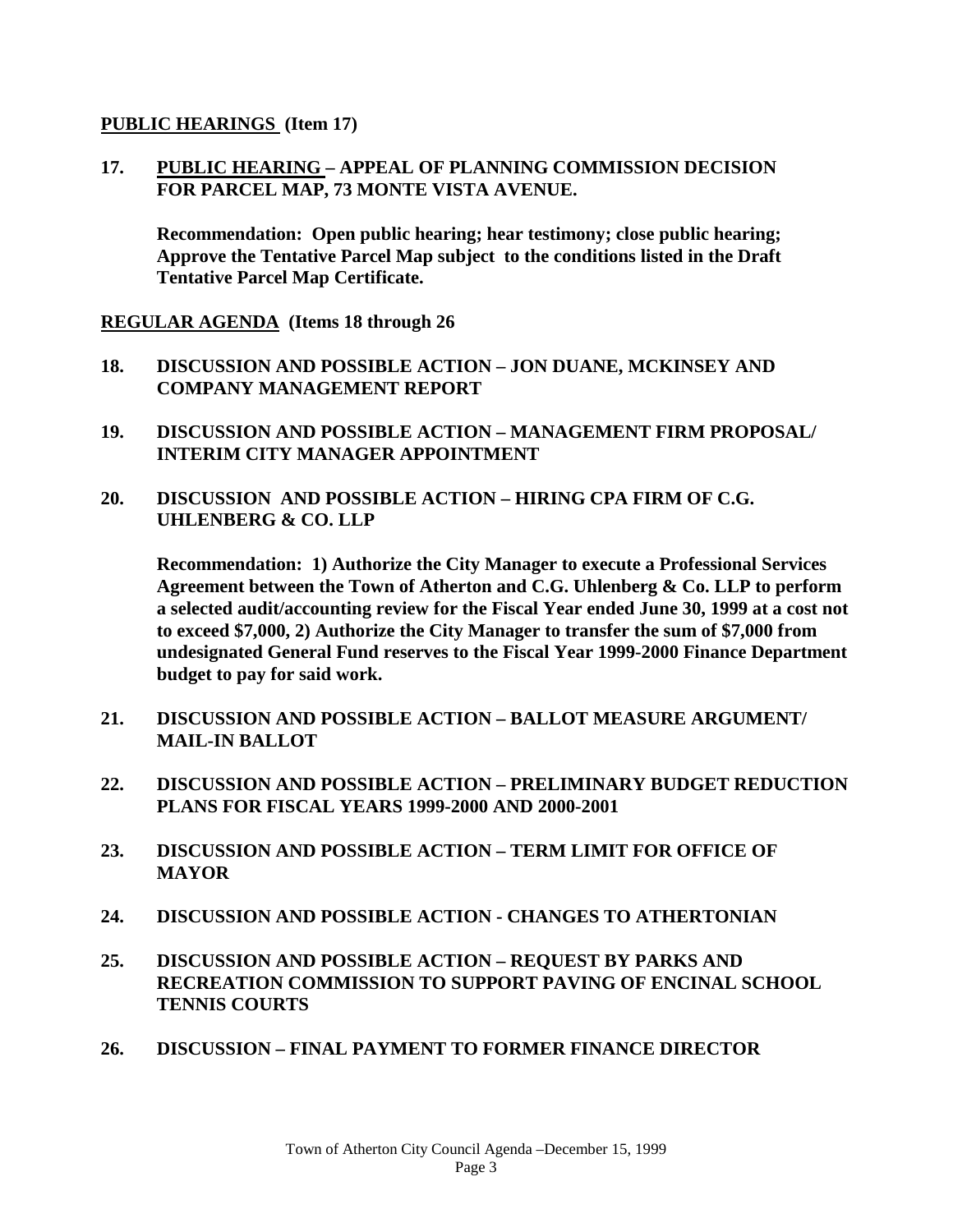#### **\*\*\*\*\*\*\*\*\*\*\*\*\*\*\*\*\*\***

## **27. ATHERTON CHANNEL DRAINAGE DISTRICT**

**\* \* \* \* \* \* \* \* \* \* \* \* \* \* \* \***

#### **28. AMICUS BRIEF**

**Galland v. City of Clovis California Supreme Court Case No. S080670**

#### **29. CLOSED SESSION**

**A. LIABILITY CLAIMS Pursuant to Government Code Section 54956.95:**

**Claimant: Scott Munns**

**Agency claimed against: Town of Atherton**

#### **B. PUBLIC EMPLOYEE PERFORMANCE EVALUATION Pursuant to Government Code Section 54957**

**Title: Chief of Police**

#### **30. RECONVENE TO OPEN SESSION**

**Report of action taken in closed session.**

**31. ADJOURN**

*Please contact the City Clerk's office at (650) 752-0529 with any questions*

C:\Data\Agenda\1999\CC12.15.99Agenda Dated & Posted 12.10.99